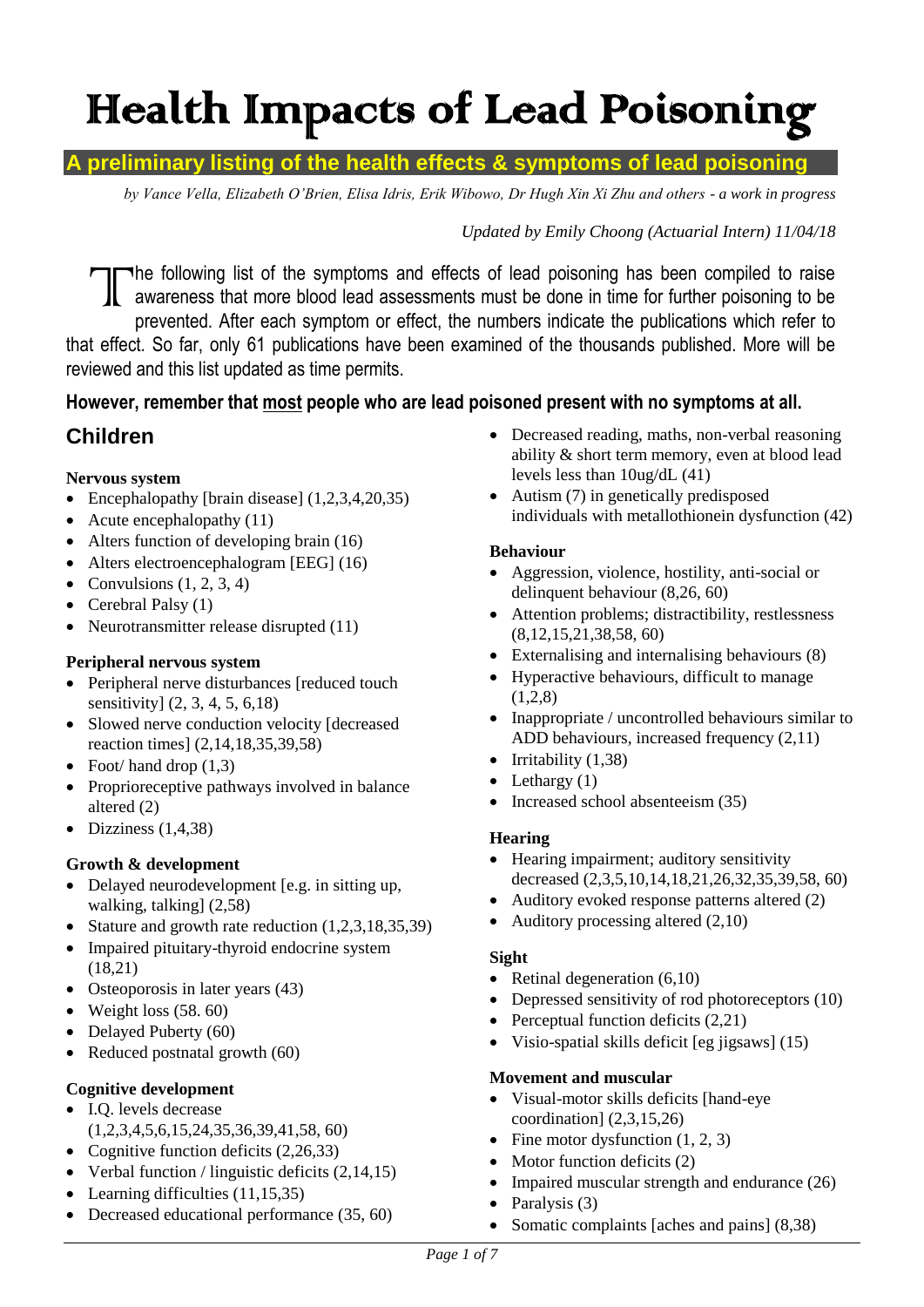#### **Digestive system**

- Impaired Vitamin D metabolism [affecting bone] remodelling, mineral absorption and calcium uptake] (2,3,6,18,24,35,38,39,58)
- Colic  $(3, 25, 35)$
- Loss of appetite  $(1,2)$
- Vomiting  $(1,4)$
- Constipation, diarrhoea, anorexia (38,58)
- Abdominal cramps (39,58)

#### **Renal (kidneys), blood and circulation**

- Renal disease acute nephropathy (14,21,35,38,58)
- Queensland nephritis (14)
- Anaemia (1,2,3,4,5,6,35,38,58)

**Death** (1,2, 3, 4,19,35,46,58)

# **Perinatal Development and Reproductive Health Effects**

#### **Foetal**

- Preimplantation loss  $(3)$
- Miscarriage, still birth, neonatal death (2,3,4,5,18,20,24,31,47)
- Reduced gestational age, preterm birth (1,2,3,5,18,24)
- Reduced birth weight  $(1,2,3,4,5,6,18,19, 60)$
- Minor congenital / chromosomal anomalies (2,3,4,18,31)
- Reproductive abnormalities; disorders  $(5,13,38)$
- Decreased placental functioning (19)
- Lead passed via placenta to foetus from mother (39,58)
- Reduced foetal growth (60)

#### **Adults**

- Altered testicular functioning (24)
- $\bullet$  Hypospermia [low sperm count] (3,5,19,47, 60)
- Asthenospermia [sperm weakness] (3,5,20, 60)
- Teratospermia [sperm abnormalities]  $(3,5,31)$
- Erectile dysfunction, impotence  $(3,40)$
- Decreased serum testosterone (3)
- Lead presence in seminal fluid (31)
- $\bullet$  Pituitary effects (31)
- Sterility, infertility  $(5,31,35,39,58)$
- $\bullet$  Effects on ovaries (19)
- Decreased libido / sex drive  $(2,21,31)$
- $\bullet$  Impotence (31)
- Delayed conception time (60)

# **Adults**

### **Kidneys**

- Renal damage (2,3,5,13,14,21,23,24,28,30,34,39,58)
- Chronic lead nephropathy [kidney disease] (2,3,14,21,22,24,38,58, 60)
- Death from nephritis [kidney inflammation] (29,30)
- Fanconi Syndrome (14)
- Gout (2,3,14)
- Renal hypertension (17)
- Decrease in glomerular filtration rate and Increase in creatinine concentration (23, 60)

#### **Nervous system**

- Encephalopathy [brain disease]  $(2,4,20,24,25,34)$
- Cerebrovascular diseases, stroke, cerebral haemorrhage (2,27,28,29,30)
- Psychomotor impairment (13,34)
- Peripheral nervous system (13,24,40,47)
- Peripheral Arterial Disease [PAD](53,54)
- Slowed nerve conduction velocity [slowed] reaction time] (2,34,58)
- Tremor  $(25, 26, 38, 40, 55, 60)$
- Paresthesia, paralysis (25)

#### **Cardiovascular and circulation**

- Hypertension, elevated blood pressure (2,14,17,22,35,38,40,58, 60)
- Increased systolic blood pressure in men (35)
- Cardio-toxic effects (14)
- Increased risk of cardiovascular disease  $(17, 61)$
- Coronary artery disease (2)
- Anaemia; falling haemoglobin levels (2,3,5,13,24,35,38,39,47,58)
- Platelet dysfunction (2)
- Increased erythrocyte [red blood cell] protoporphyrin (35)
- Increased ALA in urine (34)
- Increased protoporphyrin in urine (34)
- Increased risk of early death from heart attack or stroke (46)
- Left-ventricular hypertrophy (61)
- Peripheral arterial disease (61)
- Electrocardiographic abnormalities (61)
- Promotes development of atherosclerosis (plaque build-up in arteries) and thrombosis (formation of blood clots) (61)
- Ischaemic heart disease (61)

#### **Intellectual and mental**

- $\bullet$  Depression (2,13,38)
- Anxiety  $(38)$
- Personality changes (34)
- Death from violence, suicide, accidents (29)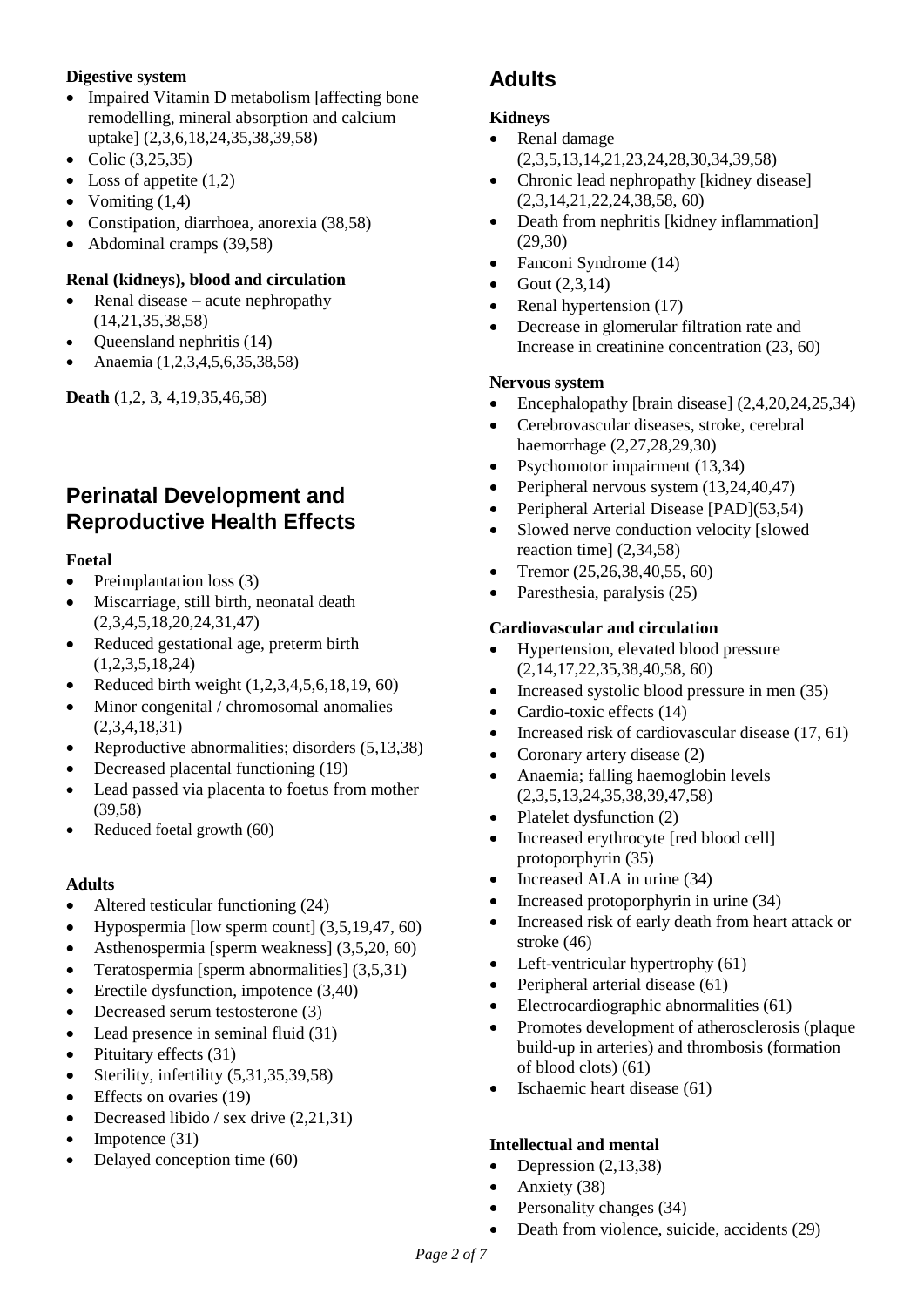- Impaired concentration  $(19,25,34,38)$
- $\bullet$  Deficits in short term memory  $(2,13,19,34,38)$
- Cognitive function deficit  $(58)$
- Oxidative stress  $(61)$

#### **Behaviour**

- Fatigue, muscular exhaustion  $(2,19,25,34,38,47)$
- Sleep disturbance, insomnia (19)
- Irritability, agitation, restlessness, aggression (2,13,24,34,19, 47,58)

#### **Sensory**

- Abnormalities in visuomotor coordination (2)
- Abnormalities in fine motor control (2)
- $\bullet$  Deficits in visual acuity (2)
- Hearing loss  $(18, 35, 39, 47, 58)$
- Somatosensory dysfunction [eg deficits in detection of vibration, changes in temperature] (2,23)

#### **Gastrointestinal / Digestive**

- $\bullet$  Effects on gastrointestinal tract (24)
- $\bullet$  Loss of appetite (19,40)
- $\bullet$  Nausea (19)
- Constipation, diarrhoea (25,38)
- $\bullet$  Abdominal pain, cramps  $(25,34,40,47)$
- $\bullet$  Weight loss, anorexia (25,38)

#### **Bone, muscle and joint**

- Bone marrow alterations (21)
- Myalgia [muscle pain]  $(25,38,40,58)$
- Pain in buttocks and cramps in the legs as early stages of peripheral arterial diseases [PAD](53,54)
- $\bullet$  Muscular weakness (34,38,39,40,47)
- Arthralgia [joint pain]  $(25,38,40,47)$
- Bone lead mobilisation during menopause leads to decreased neurocognitive performance and increased systolic blood pressure in postmenopausal women (44)
- Wrist drop [the inability to hold the hand extended] (47)
- Long term effect: linked to osteoporosis which

has symptoms of decline in bone density and increase risk in fractures, also inhibit normal fracture healing (48,49,50,51,52)

#### **Other**

- $\bullet$  Headaches  $(2,19,21,40,47)$
- Decreased longevity (35,39)
- Adrenal dysfunction (38)
- Teeth with blue black-lines near gum base (38,40)
- $\bullet$  Pallor (40)
- Cell damage (at blood lead level between 20 to 30  $\mu$ g/dL for men and between 10 to 20  $\mu$ g/dL for women) (39)
- Probable human carcinogen (56,57)

#### **Death** (2, 4,19,39,46)

 Increased risk of early death from cancer and all other causes (46)

# **Effects of lead from animal studies**

- Impaired attention, learning and short-term memory in primates (12)
- Behavioural impairment; inflexibility in behavioural change in primates (12)
- Elevated blood pressure at moderate levels (17)
- Impaired immune system in new-borns of rats fed lead [greater susceptibility to asthma] (37,45)
- Increased incidence of tumors (cancer) in rats born to mothers fed lead (45)
- Altered response to stimulant drugs; attenuation of drug induced hyperactivity in rats (2)
- Teratogenic effect causing birth deformities (4)
- Low bone density in lab animals such as mice and fractures due to lead-induced osteoporosis do not heal properly (52)

**References** [LID = Library identification number in Global Lead Advice & Support Service (GLASS) Library]

- 1. Smith, M. A., Grant, L. D. & Sors, A. (1989). **Lead exposure and child development: an international assessment**. Kleeven Academic Publishers. [LID 5279]
- 2. Silbergeld, E. K. (1992). **Neurological perspective on lead toxicity. In Human Lead Exposure**, ed H. L. Needleman, CRC Press. [LID 756]
- 3. National Research Council (US). (1993). **Measuring lead exposure in infants children and other sensitive populations**. National Academy Press, Washington DC. [LID 5042]
- 4. Chemwatch Database. (1996) **Lead Arsenate**.<http://www.chemsw.com/> [LID 73]
- 5. Alperstein, G., Reznik, R. & Duggin, G. (1991). **Lead: Subtle forms and new modes of poisoning**. The Medical Journal of Australia Vol 155 Sept 16. [LID 208]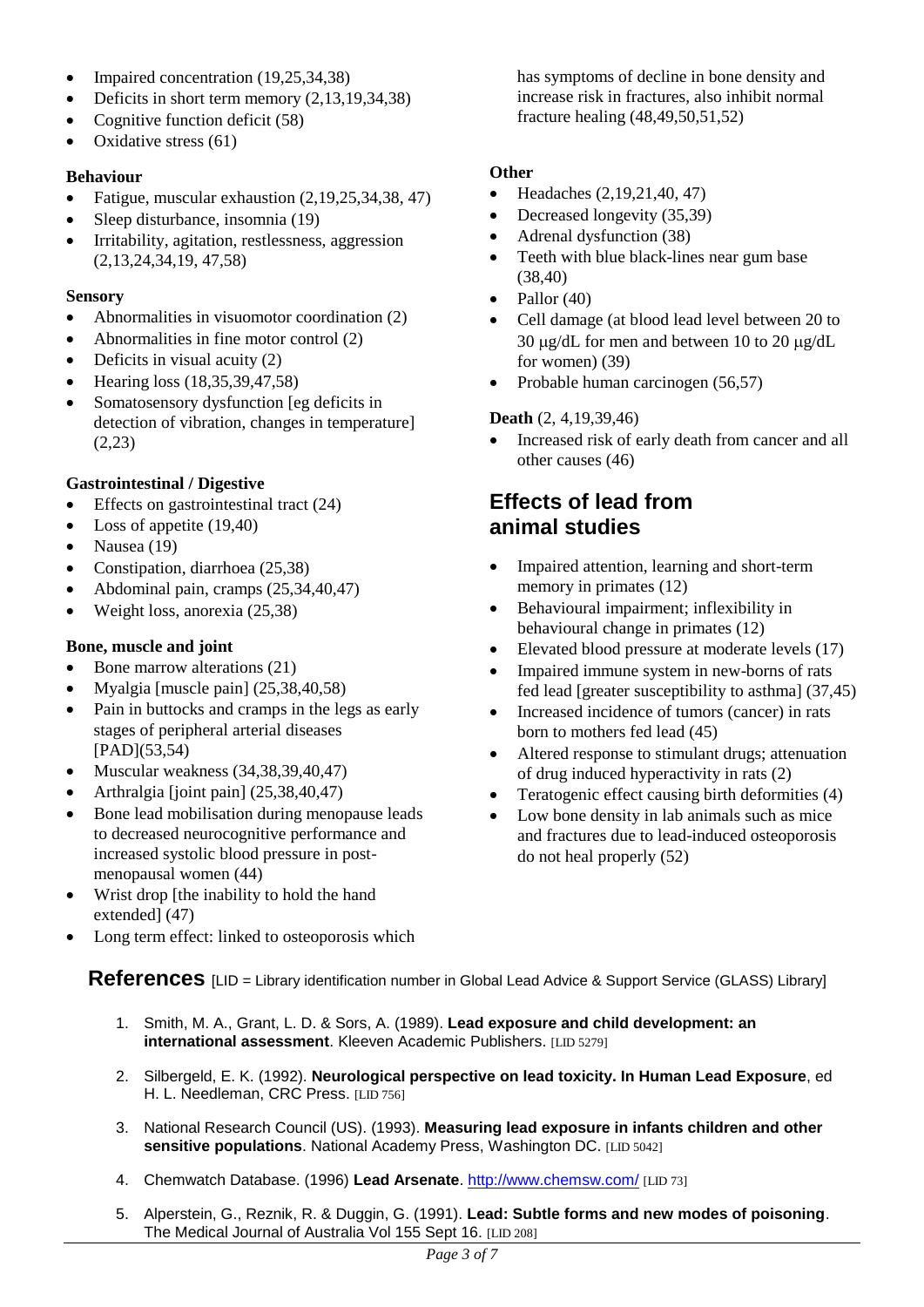- 6. Berry, M., Garrard, J. & Greene, D. (1994). **Reducing Lead Exposure in Australia**. Commonwealth Department of Human Services and Health, Canberra. [LID 1208]
- 7. Clark, H. R. (1995). **The cure for all diseases**. Pro Motion Publishing, San Diego California. [http://drclarkia.com/books/The\\_Cure\\_For\\_All\\_Diseases.html](http://drclarkia.com/books/The_Cure_For_All_Diseases.html) . [LID 673]
- 8. Needleman, H. L., Riess, J. A., Tobin, M., Biesecker, G. & Greenhouse, J.B. (1996). **Bone Lead Levels and Delinquent Behavior**. vol 275 No 5 JAMA. February 7. pp 363-369. <http://jama.jamanetwork.com/article.aspx?articleid=395592> Abstract. [LID 54]
- 9. F. Gil, A. Facio, E. Villanueva, M.L. Pérez, R. Tojo, A. Gil, **The association of tooth lead content with dental health factors, The science of the total environment**. Volume 192, Issue 2, 2 December 1996, Pages 183–191. <http://www.sciencedirect.com/science/article/pii/S0048969796053132> Abstract.
- 10. Fox, D. A. (1992). **Visual and Auditory System Alterations following Developmental or Adult Lead Exposure: a critical review**. In Human Lead Exposure, ed H. L. Needleman, CRC Press. [LID 4820]
- 11. Goldstein, G. W. (1992). **Developmental neurobiology of lead toxicity**. In Human Lead Exposure, ed H. L. Needleman, CRC Press. [LID 1563]
- 12. Rice, D. C., (1992). **Behavioural Impairment produced by developmental lead exposure: Evidence from primate research**. In Human Lead Exposure, ed H. L. Needleman, CRC Press. [LID 4822]
- 13. Matte, T. D., Landrigan P. J. & Baker E. L. (1992). **Occupational Lead Exposure**. In Human Lead Exposure, ed H. L. Needleman, CRC Press. [LID 4806]
- 14. Wedeen R. P. (1992). **Lead, the kidneys and hypertension**. In Human Lead Exposure, ed H. L. Needleman, CRC Press
- 15. Bellinger, D. & Needleman, H. L. (1992). **Neurodevelopmental effects of low-level lead exposure in children**. In Human Lead Exposure, ed H. L. Needleman, CRC Press. [LID 4824]
- 16. Burchfile, J. L., Duffy, F. H., Bartels P. H., & Needleman, H. L. (1992). **Low-level lead exposure: Effect on quantitative electroencephalography and correlation with neuropsychologic measures**. In Human Lead Exposure, ed H. L. Needleman, CRC Press
- 17. Schwartz, J. (1992). **Lead, blood pressure and cardio-vascular disease** In Human Lead Exposure, ed H. L. Needleman, CRC Press
- 18. Schwartz, J. (1992). **Low level health effects of lead: Growth, developmental and neurological disturbances**. In Human Lead Exposure, ed H. L. Needleman, CRC Press. [LID 4827]
- 19. Rutter, M. & Jones, R. (ed) **Lead versus health: Sources and effects of low level lead exposure**. Wiley medical Publications
- 20. National Academy of Sciences. (1980). **Lead in the Human Environment**. Washington DC.
- 21. Castellino, N., Castellino, P. & Sannolo, N. (ed). (1995). **Inorganic lead exposure**. Lewis Publishers
- 22. Hu, H., Pepper, L. & Goldman, R. **Effect of repeated occupational exposure to lead, cessation of exposure, and chelation on levels of lead in bone**.. American Journal of Industrial Medicine 1991;20(6):723-35.<http://www.ncbi.nlm.nih.gov/pubmed/1805610> Abstract.
- 23. Rokho Kim, MD, DrPH; Andrea Rotnitzky, PhD; David Sparrow, DSc; Scott T. Weiss, MD, MSc; Carrie Wager, BSc; Howard Hu, MD, ScD . (1996). **A Longitudinal Study of Low level lead exposure and impairment of renal function**. JAMA Vol 275 No 15 April 1996. p. *1177-1181*. <http://jama.jamanetwork.com/article.aspx?articleid=400546> Abstract.
- 24. Fischbein, A. (1992). **Occupational and environmental lead exposure**. In Environmental and Occupational Medicine, 2<sup>nd</sup> edn. Ed W.N. Rom. Little, Brown & Co. [LID 5136]
- 25. Rempel, D. MD. **The Lead-Exposed Worker** California occupational health program JAMA. 1989; 262(4): 532-534.<http://jama.jamanetwork.com/article.aspx?articleid=378115> Abstract.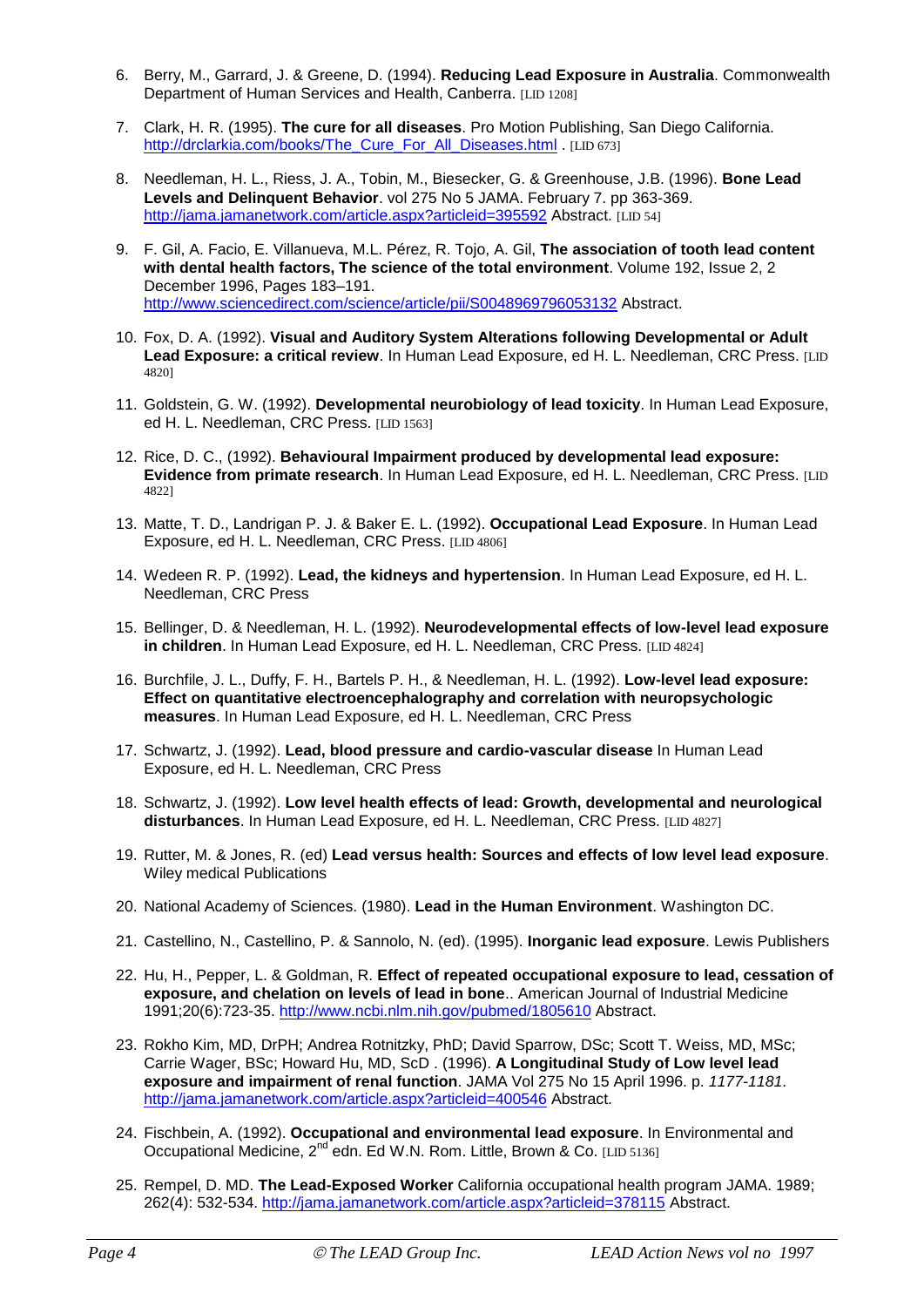- 26. Repko, J. (1976). **Behavioural toxicology of inorganic Lead. In Health Effects of Occupational Lead and Arsenic Exposure** - a symposium, ed.B. W. Carnow, US Dept of Health, Education and Welfare Public Health Service Divn of Surveillance Hazard Evaluation and Field Studies, Feb.
- 27. Fanning, D. (1988). **A mortality study of lead workers 1926 - 1985**. In Archives of Environmental Health, Vol 43 No 3 May/June. pp. 247-251.<http://www.ncbi.nlm.nih.gov/pubmed/3382250> Abstract.
- 28. D Malcolm, H A Barnett. (1982). **A mortality study of lead workers 1925 - 76**. In British Journal of Industrial Medicine 1982; Vol 39. pp. 404-410<http://oem.bmj.com/content/39/4/404.abstract>
- 29. Davies, J. M. (1984). **Long-term mortality study of chromate pigment workers who suffered lead poisoning**. In British Journal of Industrial Medicine, Vol 41. pp. 170-178 <http://oem.bmj.com/content/41/2/170.abstract?sid=7a6b24e7-2419-4a15-ab25-5d78f48d25f8>
- 30. McMichael, A. J. & Johnson, H. M. **Long term mortality profile of heavily exposed lead smelter workers**. In Journal of Occupational Health, Vol 24 No 5 May 1982. [http://journals.lww.com/joem/Abstract/1982/24050/Long\\_term\\_Mortality\\_Profile\\_of\\_Heavily\\_Exposed.](http://journals.lww.com/joem/Abstract/1982/24050/Long_term_Mortality_Profile_of_Heavily_Exposed.8.aspx) [8.aspx](http://journals.lww.com/joem/Abstract/1982/24050/Long_term_Mortality_Profile_of_Heavily_Exposed.8.aspx)
- 31. Winder, C. (1989). **Reproductive and chromosomal effects of occupational exposure to lead in the male**. In Reproductive Toxicology Review. Vol 7. pp. 221-233. [LID 1479]
- 32. Schwartz, J. & Otto, D. (1987). **Blood lead, hearing thresholds, and neurobehavioral development in children and youth**. In Archives of Environmental Health Vol 42, No. 21 pp 153- 160, 1st May 1987. http://hero.epa.gov/index.cfm?action=reference.details&reference\_id=57538 [http://cfpub.epa.gov/si/si\\_public\\_record\\_Report.cfm?dirEntryID=48404](http://cfpub.epa.gov/si/si_public_record_Report.cfm?dirEntryID=48404)
- 33. Fergusson, D. M., Hurwood, L. J. & Lynskey, M. T. (1997). **Early dentine lead levels and educational outcomes at 18 years**. In Journal of Child Psychology and Psychiatry, Vol 38 No 4. pp. 471-478[. http://onlinelibrary.wiley.com/doi/10.1111/j.1469-](http://onlinelibrary.wiley.com/doi/10.1111/j.1469-7610.1997.tb01532.x/abstract;jsessionid=4E242DD9F8439BE0BB0A53981CAEB7B4.d03t02) [7610.1997.tb01532.x/abstract;jsessionid=4E242DD9F8439BE0BB0A5398](http://onlinelibrary.wiley.com/doi/10.1111/j.1469-7610.1997.tb01532.x/abstract;jsessionid=4E242DD9F8439BE0BB0A53981CAEB7B4.d03t02) [1CAEB7B4.d03t02](http://onlinelibrary.wiley.com/doi/10.1111/j.1469-7610.1997.tb01532.x/abstract;jsessionid=4E242DD9F8439BE0BB0A53981CAEB7B4.d03t02)
- 34. NSW Workcover Authority. **Occupational Medicine Handbook** Ch 5 "Lead" p. 58
- 35. Royce, S. E. (1992). **Lead toxicity**. US Dept of Health and Human Services Agency for Toxic Substances and Disease Registry. Sept . <http://wonder.cdc.gov/wonder/prevguid/p0000017/p0000017.asp>
- 36. Gatsonis, C. A.. & Needleman, H. L. (1992). **Recent epidemological studies of low-level lead exposure and the IQ of children: a meta-analytic review** In Human Lead Exposure, ed H. L. Needleman, CRC Press. [LID 4828]
- 37. Day, M. (1998) **Lead in the womb**. New Scientist Magazine. 23 May 1998 p.7
- 38. Werbach, M. F. (1997). **Foundations of nutritional medicine**. Third Line press, Tarzana California.
- 39. Agency for Toxic Substances Disease Registrar. (1989). **Toxicological profile of lead**. US ATSDR. <http://www.atsdr.cdc.gov/ToxProfiles/TP.asp?id=96&tid=22>
- 40. Salome, F. & Gulson, B. (1996). **Lead paint management**. Grad School of the Environment, Macquarie University
- 41. Lanphear, Bruce P; Dietrich, Kim; Auinger, Peggy; Cox, Christopher. (2000) **Cognitive Deficits Associated with Blood Lead Concentrations <10 µg/dL in US Children and Adolescents**, Public Health Reports Nov 2000, Volume 115, 521-529; <http://www.ncbi.nlm.nih.gov/pmc/articles/PMC1308622/pdf/pubhealthrep00019-0027.pdf>
- 42. Walsh, William J; Usman, Anju; Tarpey, Jeffrey; and Kelly, Tanika. (2001) **Metallothionein And Autism** Pfeiffer Treatment Center, Health Research Institute, Naperville, Illinois USA. The booklet can be ordered from [info@HRIPTC.](mailto:info@HRIPTC)org or via the websit[e www.hriptc.org](http://www.hriptc.org/) for US\$20 + postage but is not web-published. October 2001
- 43. Wentzel, Michael, Democrat & Chronicle, 25/2/02, **UR [University of Rochester] links childhood lead to osteoporosis**: [http://www.mindfully.org/Health/Folder%20Settings/2002/Lead-Exposure-](http://www.mindfully.org/Health/Folder%20Settings/2002/Lead-Exposure-Osteoporosis25feb02.htm)[Osteoporosis25feb02.htm](http://www.mindfully.org/Health/Folder%20Settings/2002/Lead-Exposure-Osteoporosis25feb02.htm)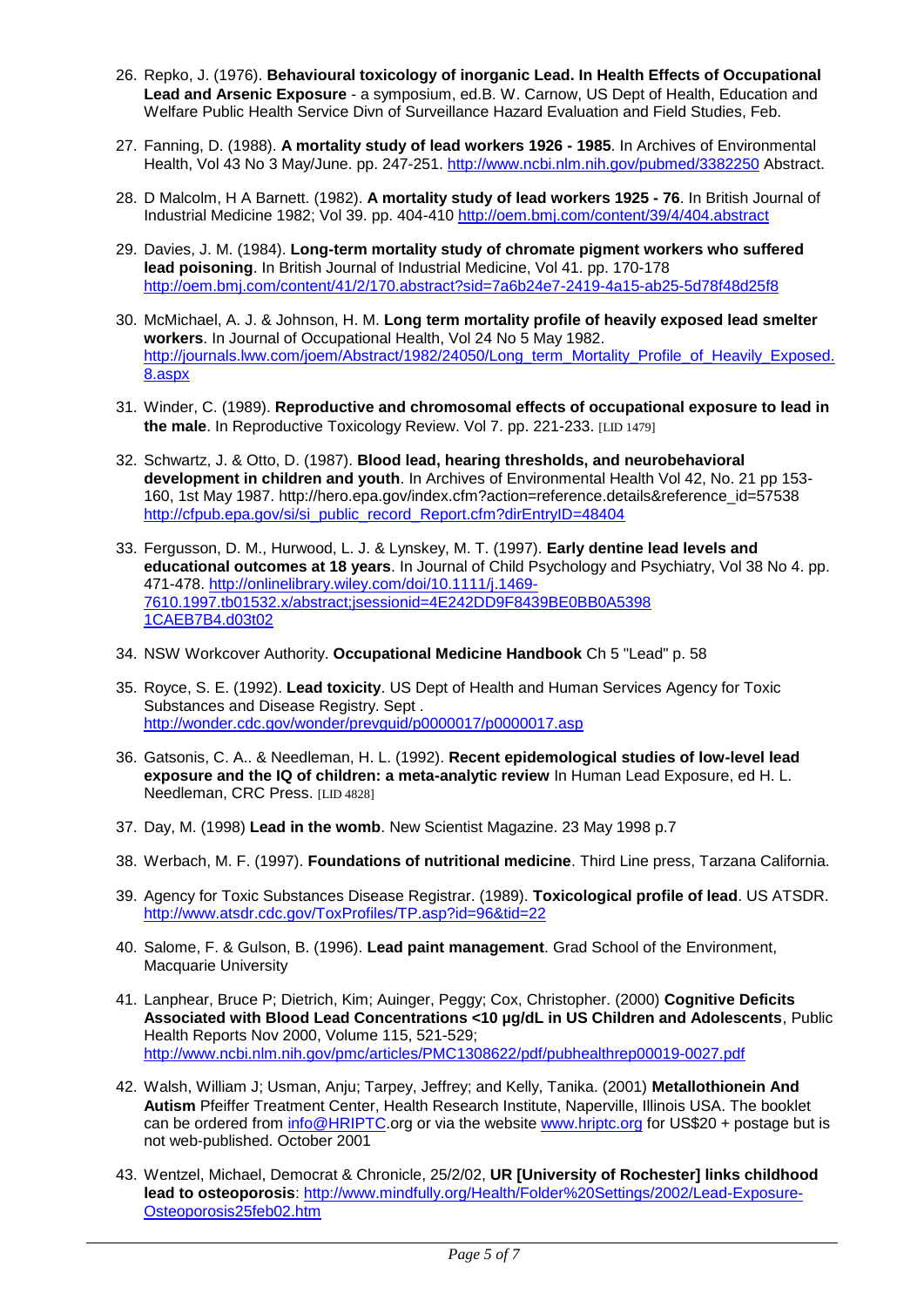- 44. Silbergeld, Ellen, **Menopause and Lead: Consequences and Determinants of Bone Lead Mobilization**, Women's Environments & Women's Health Conference, Baltimore, Maryland, October 22, 1999.
- 45. NBC News, **Lead in Pregnancy Linked to Asthma**, July 29 [1998?] re: study by Dr. Rodney R. Dietert, Cornell University in Ithaca, N.Y published in journal Toxicological Sciences. See [http://www.cyber-nook.com/water/tbl\\_cont.html](http://www.cyber-nook.com/water/tbl_cont.html) [LID 6728]
- 46. Lustberg, M; Silbergeld, E, **Blood Lead Levels And Mortality**, in Arch Intern Med 2002 Nov 25;162(21):2443-9,<http://archinte.jamanetwork.com/article.aspx?articleid=214370>[LID 6921]
- 47. Government of Ontario, Canada, Ministry of Labour, Health and Safety, "**Lead on Construction Projects - The Health Effects of Lead**", [http://www.labour.gov.on.ca/english/hs/pdf/gl\\_lead.pdf](http://www.labour.gov.on.ca/english/hs/pdf/gl_lead.pdf)
- 48. Escribano, A., M. Revilla, E.R. Hernandez, C. Seco, J. Gonzalez-Riola, L.F. Villa, H. Rico. (1997), **Effect of lead on bone development and bone mass: A morphometric, densitometric, and histomorphometric study in growing rats**. Calcified Tissue International. 60(2): 200-203. <http://www.springerlink.com/content/81u4pc2002ecgx54/> http://www.ncbi.nlm.nih.gov/pubmed/9056171
- 49. Gruber, H.E., H.C. Gonick, F. Khalil-Manesh, T.V. Sanchez, S. Motsinger, M. Meyer, C.F. Sharp. (1997). **Osteopenia induced by long-term, low- and high-level exposure of the adult rat to lead**. Mineral & Electrolyte Metabolism. 23(2): 645-73. [http://www.ncbi.nlm.nih.gov/pubmed/9252971;](http://www.ncbi.nlm.nih.gov/pubmed/9252971) <http://cat.inist.fr/?aModele=afficheN&cpsidt=2781185>
- 50. Katrina Smith Korfmacher, PhD, **Long Term Costs of Lead Poisoning. How much can New York save by stopping lead?** Environmental Health Sciences Center, University of Rochester. <http://www.sehn.org/tccpdf/lead%20costs%20NY.pdf>
- 51. Professor Brian Gulson, Macquarie University News, **Good News for aging Bones**, No longer online.
- 52. St. Louis Lead Prevention Coalition **University of Rochester study links osteoporosis to childhood lead exposure**, [http://www.leadprevention.org/web/uploads/childhood\\_lead\\_&\\_osteoporosis.doc](http://www.leadprevention.org/web/uploads/childhood_lead_&_osteoporosis.doc)
- 53. AHA Journal News report (2004),"**Safe' levels of lead, cadmium may raise risk of peripheral artery disease**", 08/06/04.<http://www.charitywire.com/charity8/05787.html> [LID 7385]
- 54. Ana Navas-Acien, MD, MPH; Elizabeth Selvin, MPH; A. Richey Sharrett, MD, DrPH; Emma Calderon-Aranda, PhD, MD; Ellen Silbergeld, PhD; Eliseo Guallar, MD, DrPH. **Lead, Cadmium, Smoking, and Increased Risk of Peripheral Arterial Disease** (Circulation. 2004;109:3196-3201.) © 2004 American Heart Association, Inc.<http://circ.ahajournals.org/content/109/25/3196.full>[LID 7392]
- 55. Louis, ED, EC Jurewicz, LK Applegate, P Factor-Litvak, M Parides, L Andrews, V Slavkovich, JH Graziano, S Carroll and A Todd. (2003). "**Association Between Essential Tremor and Blood Lead Concentration** Environmental Health Perspectives", 3 July 2003 <http://www.ncbi.nlm.nih.gov/pmc/articles/PMC1241711/pdf/ehp0111-001707.pdf>[LID 7330]
- 56. International Agency for Research on Cancer (IARC), **IARC Monographs on the Evaluation of Carcinogenic Risks to Humans Volume 87 (2006) Inorganic and Organic Lead Compounds** <http://monographs.iarc.fr/ENG/Monographs/vol87/index.php>[LID 7420]
- 57. National Toxicology Program (of the US department of Health and Human Services) **Report on**  Carcinogens Twelfth Edition 2011<http://ntp-server.niehs.nih.gov/ntp/roc/twelfth/roc12.pdf>[LID 7352]
- 58. Dr. Ben Balzer, **Lead Poisoning Slide Show**, 6 September 2000 [www.lead.org.au/bblp/bblp.html](http://www.lead.org.au/bblp/bblp.html) [LID 4598]
- 59. Menke, A, Muntner, P, Batuman, V, Silbergeld, EK, and Guallar, E. 2004. **Blood Lead Below 0.48 µmol/L (10 µg/dL) and Mortality Among US Adults.** Circulation - Journal of the American Heart Association 114:1388.<http://circ.ahajournals.org/cgi/reprint/CIRCULATIONAHA.106.628321v1>[LID 8599]